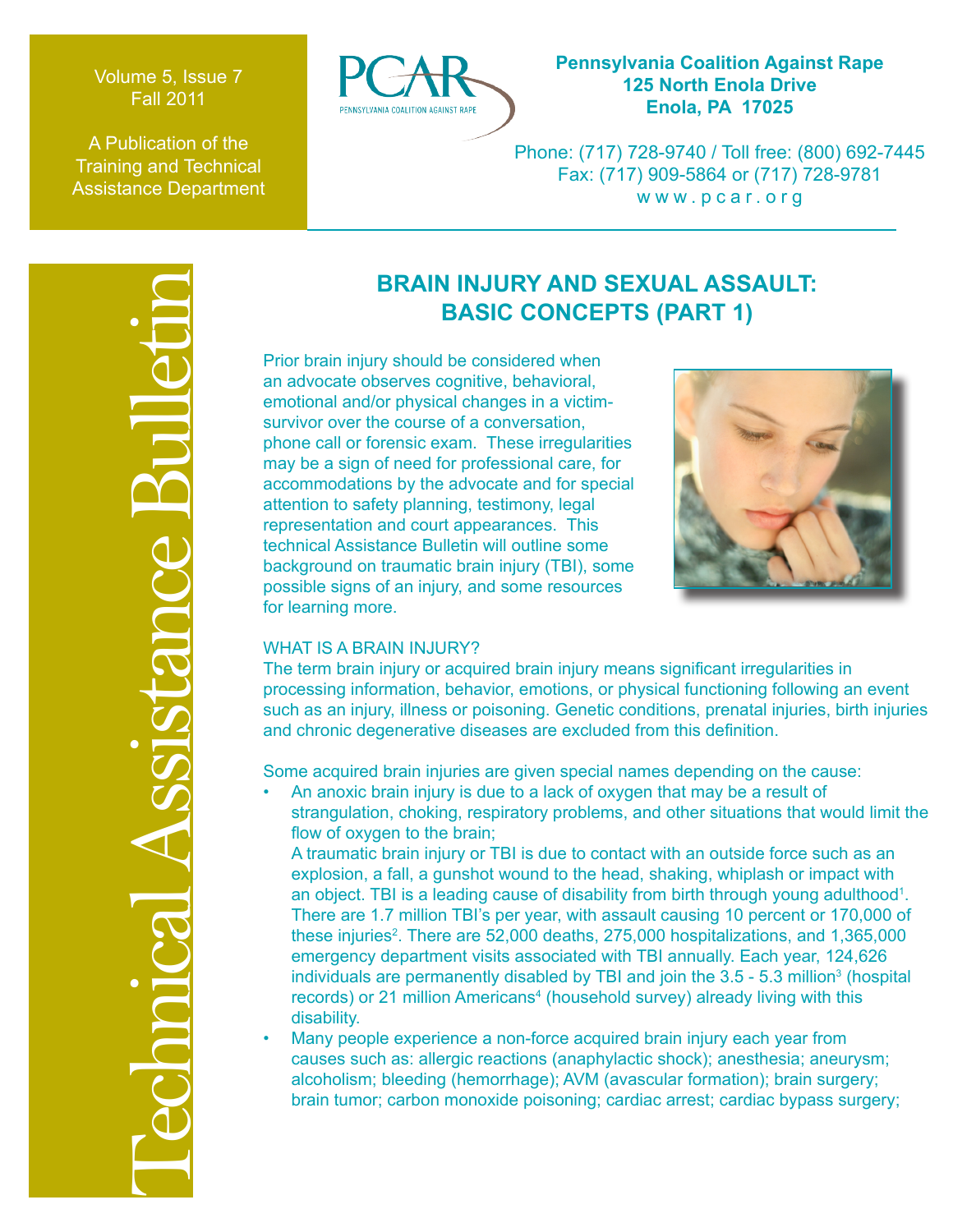choking; dehydration; diabetic coma; drugs (illegal or prescription); heat stroke (hyperthermia); high fever; lack of oxygen (anoxia); meningitis; near drowning; near electrocution; near freezing (hypothermia); near suffocation; poisoning; radiation; seizures; sepsis (blood poisoning); starvation; stroke; or any other event that poisons the brain or interferes with the delivery of blood, oxygen, or glucose to the brain.

Regardless of the cause, the same potential for problems due to cognitive, behavioral, emotional and physical irregularities exists.

Some terms related to brain injury include:

- Open/closed head injury—whether or not the skull was cracked or broken
- Severe/moderate/mild brain injury—the level of immediate medical care required
- Focal/diffuse–injury to a specific location (generally less disabling) and/or diffuse axonal injury which involves disruption to neural networks throughout the brain
- Neuropsychiatrist (Medical Doctor)–specializes in brain injury for medication management
- Neuropsychologist–specializes in brain injury to assess cognition, plan cognitive rehabilitation and provide counseling to individual and family
- Physiatrist (Medical Doctor)–to assess and plan rehabilitation for physical irregularities

The "HELPS" brain injury screening tool is an easy, one-page tool that checks for events that may cause a brain injury and for the irregularities revealed by problems that commonly follow a brain injury<sup>5</sup>. It can be found free of charge at: <u>www.hnfs.com/</u> va/static/rmh/4\_helps\_tbi.pdf.

## **WHAT IRREGULARITIES COMMONLY FOLLOW A BRAIN INJURY?**

An individual with a brain injury typically will struggle with issues related to irregularities in cognitive, behavioral, emotional and physical functioning. Some problems will improve suddenly while others will require rehabilitation. When confusion persists for several months after an injury, significant recovery may take 5 to 10 years. The problems that do not appear to change will require acceptance, accommodation, compensatory strategies and possibly assistive technology (computer readers, reminder watches) and/or durable medical equipment (ventilators, wheelchairs). Fortunately, we now understand that the brain can work, to a certain degree, toward healing itself<sup>7</sup>. Helping brain injury survivors follow their own interests fits a model for recovery that encourages empowerment.

Survivors of TBI may struggle with academic or learning-related activities such as reading, writing or calculating due to a number of outcomes from the injury itself;:

- Difficulty anticipating outcomes; attaching meaning to what is heard;
- Difficulty stringing together thoughts that are not related in an attempt to communicate
- Difficulty to making decisions quickly or at all;
- Difficulty concentrating or staying focused on one thing at a time;
- Being unable to locate the word needed–may substitute another word
	- Being unable to recognize faces of familiar people
	- Difficulty recalling the meaning of the word that is heard or read–may pretend to understand and many more…

Many of these problems can interfere with the perception of danger and may lower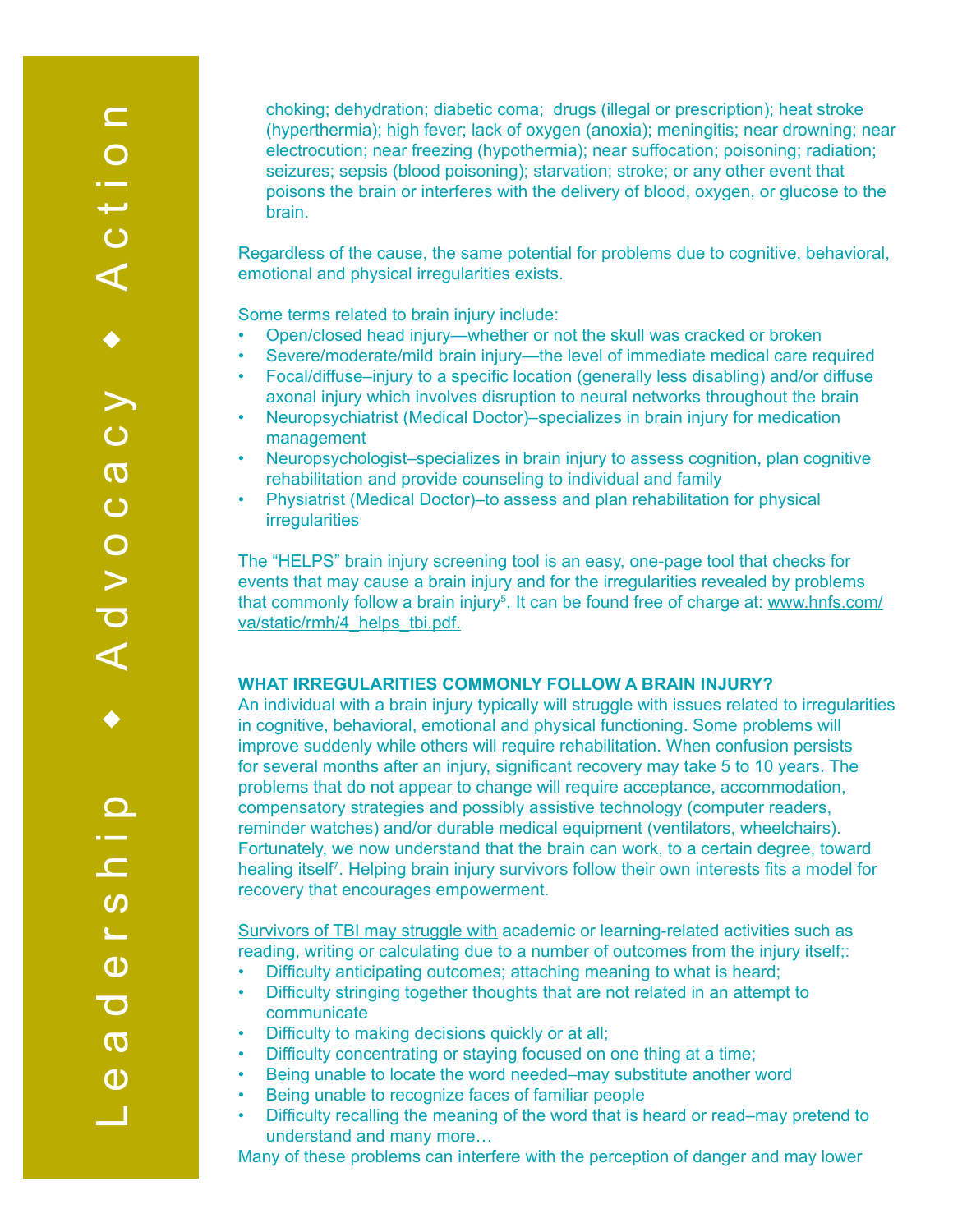the IQ. The person will be considered intellectually disabled if the IQ drops below 70 prior to age 18 (or age 22 - depending on the program's criteria). "People who have a cognitive impairment such as intellectual disability, acquired brain injury or dementia are more vulnerable to sexual assault and abuse because they depend on other people for assistance with daily life. Statistics indicate that 50-90 percent of people with an intellectual disability will be sexually assaulted in their lifetime; however there are few prosecutions of these offences<sup>"8</sup>. For those who are considered intellectually disabled due to brain injury<sup>9</sup>, the key to working with them will be in understanding each person's individual struggles and strategies to keep them engaged in healing.

Other areas of struggle and examples of difficult activities for survivors of TBI include:

- Behavioral irregularities may result in: arrests; blaming others; egocentric thinking; fights; inability to begin speaking or moving; inability to change topics; inappropriate social behavior; lack of inhibition; lack of emotional reaction (apathy); sexual acting out; lack of awareness of (the impact of?) personal behavior (anosognosia); lack of awareness of responsibilities; etc. Because these behavioral challenges may be dangerous or potentially harmful to an individual, conversations about self care and consistency should focus on strengths.
- Emotional irregularities: anxiety; catastrophic stress reaction (an extreme emotional reaction provoked by cognitive overload); depression; easy agitation; excessive anger; irrational reactions; rapid mood swings; unexplained laughter or tears; violence; etc. Since emotions after brain injury are largely spontaneous, they are rarely logically related to the current situation, and not under personal control, advocacy and counseling sessions may be more challenging or slower-paced.
- Physical irregularities which may result in: loss of balance; dizziness; exhaustion after slight mental or physical exertion; fatigue; hearing problems; hunger (never or all the time); sense of smell and/or taste; small motor control; sphincter control; muscle weakness; nausea; one-sided weakness; paralysis; unequal pupils; sensitivity to light, motion and/or noise; severe and unremitting headache; sleepy during day; slow reaction times; slow speech; spasticity; speech delays; speech impairment; swallowing difficulties; insomnia; unable to wake; unsteady gait; days and nights reversed; vision problems with 20/20 vision (such as right side neglect); etc. Many of these problems will make individual assistance necessary for activities of daily living.

As with all survivors of sexual violence, counseling and advocacy should remain strengths-based and empowerment-focused. Survivors who may also have TBI may need some additional support and planning as she or he moves through the healing process. For more tips on working with survivors with TBI, read BRAIN INJURY AND SEXUAL ASSAULT: SPECIAL CONSIDERATIONS & RECOMMENDATIONS FOR ADVOCATES (PART 2).